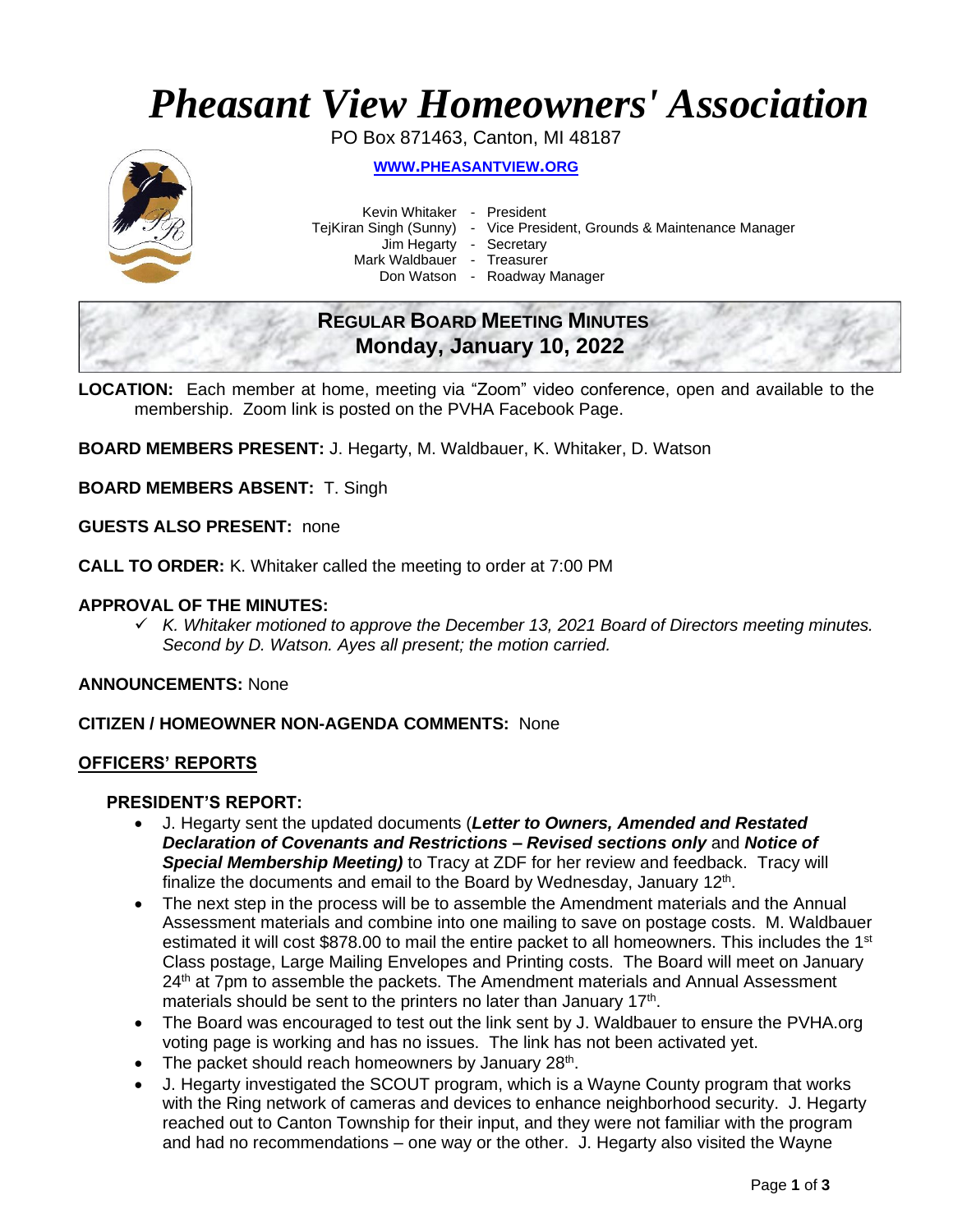County Sheriff website to get more information and actually called the number, but was not able to reach anyone. J. Hegarty will continue to try and get a response from Wayne County Sheriff, but it does not look promising. encouraging.

✓ *K. Whitaker motioned to approve the President's Report. Second by M. Waldbauer. Ayes all present; the motion carried.* 

## **VICE PRESIDENT'S REPORT:**

- T. Singh was not able to attend the meeting, so the following summary is provided by J. **Hegarty**
- J. Hegarty and T. Singh met with Anne Marie Graham-Houdak, Canton Township Supervisor and Joseph Hawver, Canton Township Deputy Supervisor on December 22, 2021, regarding Lot #25 (1844 Crowndale Lane).
- T. Singh and J. Hegarty provided an update and history on the property to the Canton Township officials.
- T. Singh and J. Hegarty explained the Board's efforts during the past year to encourage the homeowner to remove the Pod in the driveway, cut the grass, improve the landscaping, address the multiple vehicles in the driveway with flat tires, etc. The Board has received many complaints from homeowners regarding the distressed property. The homeowner has not responded to the letters, emails and phone calls.
- The Board has also engaged the Canton Township Ordinance Officer and she has placed more than a dozen Ordinance Violation and Stop Work on the entry door to the garage. Those notices have not been addressed.
- T. Singh and J. Hegarty requested assistance from Canton Township to address the unsightly conditions for Lot #25 (1844 Crowndale Lane).
	- ✓ *M. Waldbauer motioned to approve the Vice President's Report. Second by D. Watson. Ayes all board members present; the motion carried.*

### **SECRETARY'S REPORT:**

- K. Whitaker to schedule a Zoom call within the next couple of weeks with the Welcoming Committee Advisory Board (T. Singh, J. Waldbauer, D. Heinze, and K. Whitaker) to discuss next steps.
	- ✓ *J. Hegarty motioned to approve the Secretary's Report. Second by D. Watson. Ayes all board members present; the motion carried.*

### **TREASURER'S REPORT:**

- M. Waldbauer reviewed the Treasurer's financial documents for 2021.
- Office Supplies and Water charges were lower than expected, but the Administrative; Software line item expense was higher than anticipated. QuickBooks has shifted to an online subscription model but we continue to use the desktop version which requires renewal every three years. Current pricing is \$402.79 for a three-year subscription which remains the most economical way to purchase the software. QuickBooks provides ADAC with exactly what is required to manage our uncollected assessments, fines & fees from homeowners that are delinquent.
- M. Waldbauer invoiced the homeowner at Lot #101, 1897 Stonebridge Way, in the amount of \$556.00 for the mailbox repairs from December 4, 2021.
- M. Waldbauer continues to work with ADAC to recover the 2021 Annual Assessment fees for Lot #156, 1424 Crowndale Lane. Current amount to be collected by ADAC is \$1,755.31 with \$698.86 coming to the HOA.
- The workers' compensation annual audit is to be completed by January 31.
	- ✓ *K. Whitaker motioned to approve the Treasurer's Report. Second by J. Hegarty. Ayes all board members present; the motion carried.*